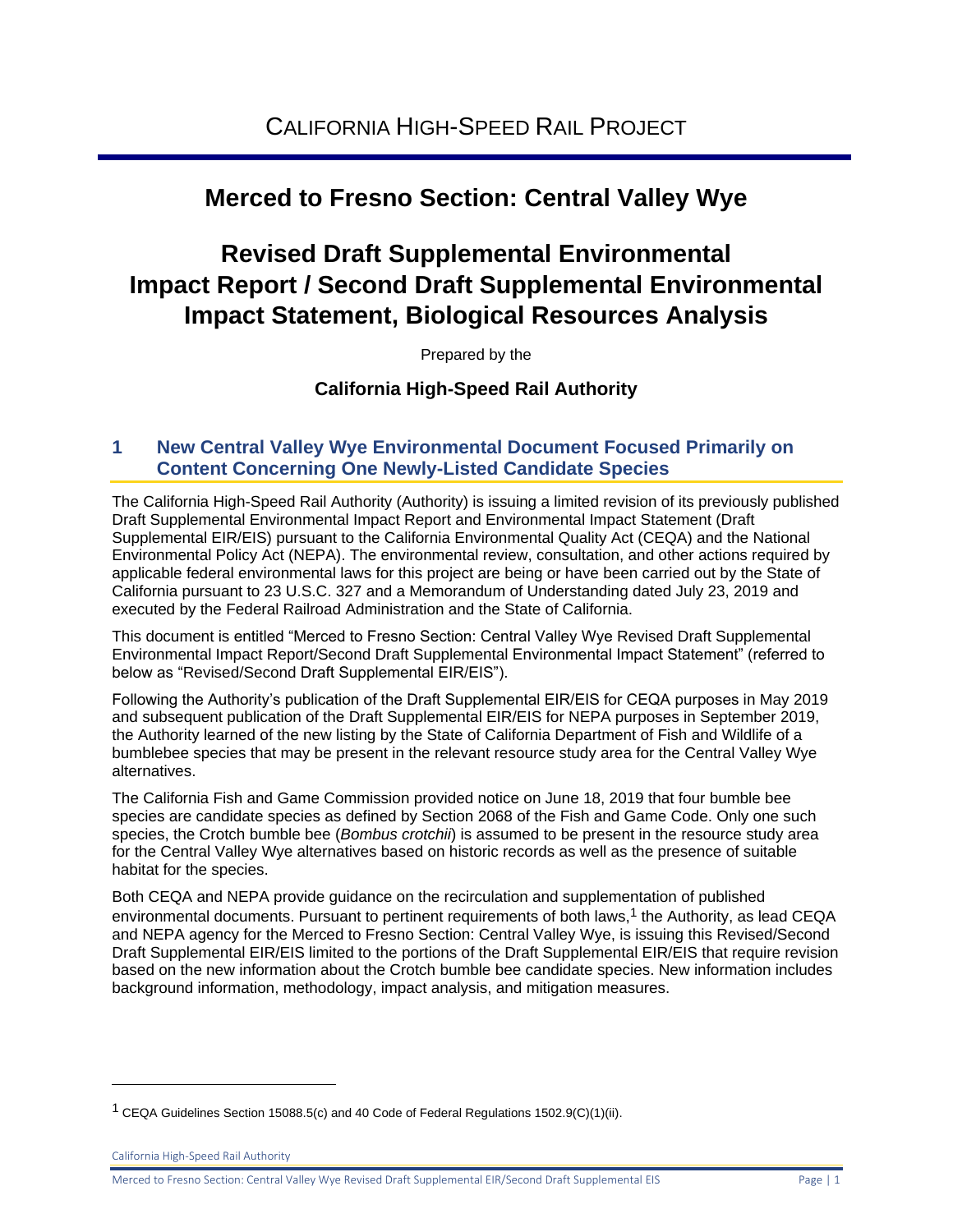The section and appendix comprising the Revised/Second Draft Supplemental EIR/EIS are:

- 1. Section 3.7, Biological Resources and Wetlands, with text updates as noted below
- 2. Section 3.19.6.6, Cumulative Impacts, Biological Resources and Wetlands, with text as presented in the Draft Supplemental EIR/EIS
- 3. Appendix 3.7-C-2, Biological Resources and Wetlands Special-Status Wildlife, reflecting updates associated with the Crotch bumble bee

Within Section 3.7, substantive changes related to the Crotch bumble bee were made in the following sections.

- Section 3.7.5.3, Methods for NEPA and CEQA Impact Analysis
- Section 3.7.6.3, Special-Status Species
- Section 3.7.7, Environmental Consequences
	- Table 3.7-13 Direct Impacts on Special-Status Wildlife Species Habitat by Central Valley Wye Alternative (acres)
	- Construction Impacts
		- Impact BIO#3 Direct Impacts on Special-Status Wildlife Invertebrates
		- Impact BIO#4 Indirect Impacts on Special-Status Wildlife Invertebrates
	- Operations Impacts
		- Impact BIO#27 Direct Impacts on Special-Status Wildlife Invertebrates
		- **Impact BIO#28 Indirect Impacts on Special-Status Wildlife Invertebrates**
- Section 3.7.8 Mitigation Measures
	- BIO-MM#54: Conduct Surveys and Implement Avoidance Measures for Crotch Bumble Bee
	- BIO-MM#55: Provide Compensatory Mitigation for Impacts on Crotch Bumble Bee

The Authority reviewed other sections of the Draft Supplemental EIR/EIS and found, based on research and a review of the evidence, that no other substantive changes would be required, including Section 3.19, Cumulative Impacts. The Crotch bumble bee's candidacy status was specifically considered relative to the discussion of cumulative effects in Section 3.19.6.6, Biological Resources and Wetlands. The identification of the San Joaquin Valley as the Resource Study Area for special status species applies to the Crotch bumble bee, as does the description of the cumulative condition relative to special-status plants and wildlife and special status plant communities. The discussion of the contribution of the Central Valley Wye Alternatives to loss of suitable habitat for special status species, including California annual grassland and other special-status plant communities would also apply to the Crotch bumble bee habitats of California annual grassland and scrub. Section 3.19.6.6 refers back to the mitigation measures in Section 3.7 to ensure that the Central Valley Wye alternatives would not result in cumulatively considerable contributions to the cumulative impacts on special status species and habitats. As augmented by the new mitigation measures for Crotch bumble bee added to the revised Section 3.7, the text and conclusions remain accurate. For these reasons, the current text in Section 3.19.6.6 requires no revision to address the Crotch bumble bee. For the reader's convenience, Section 3.19.6.6 has been included without change for reference, with an introductory page explaining why it has not changed.

Section 3.7 includes new mitigation measures related to the Crotch bumble bee. These will be incorporated into the Mitigation Monitoring and Reporting Program and Enforcement Plan (to be included as part of the CEQA/NEPA decision documents).

The text of Section 3.7.4.1, Coordination with Regulatory Agencies for NEPA and CEQA Compliance, has also been revised to reflect that the United States Department of Fish and Wildlife and the National Marine Fisheries Service issued biological opinions for the project, thereby concluding the consultation requirements under Section 7 of the United States Endangered Species Act. At the time of publication of the Draft Supplemental EIR/EIS, the text stated that these biological opinions were anticipated from both federal agencies. In this document, Section 3.7.4.1 has been revised with the dates the Authority received

California High-Speed Rail Authority